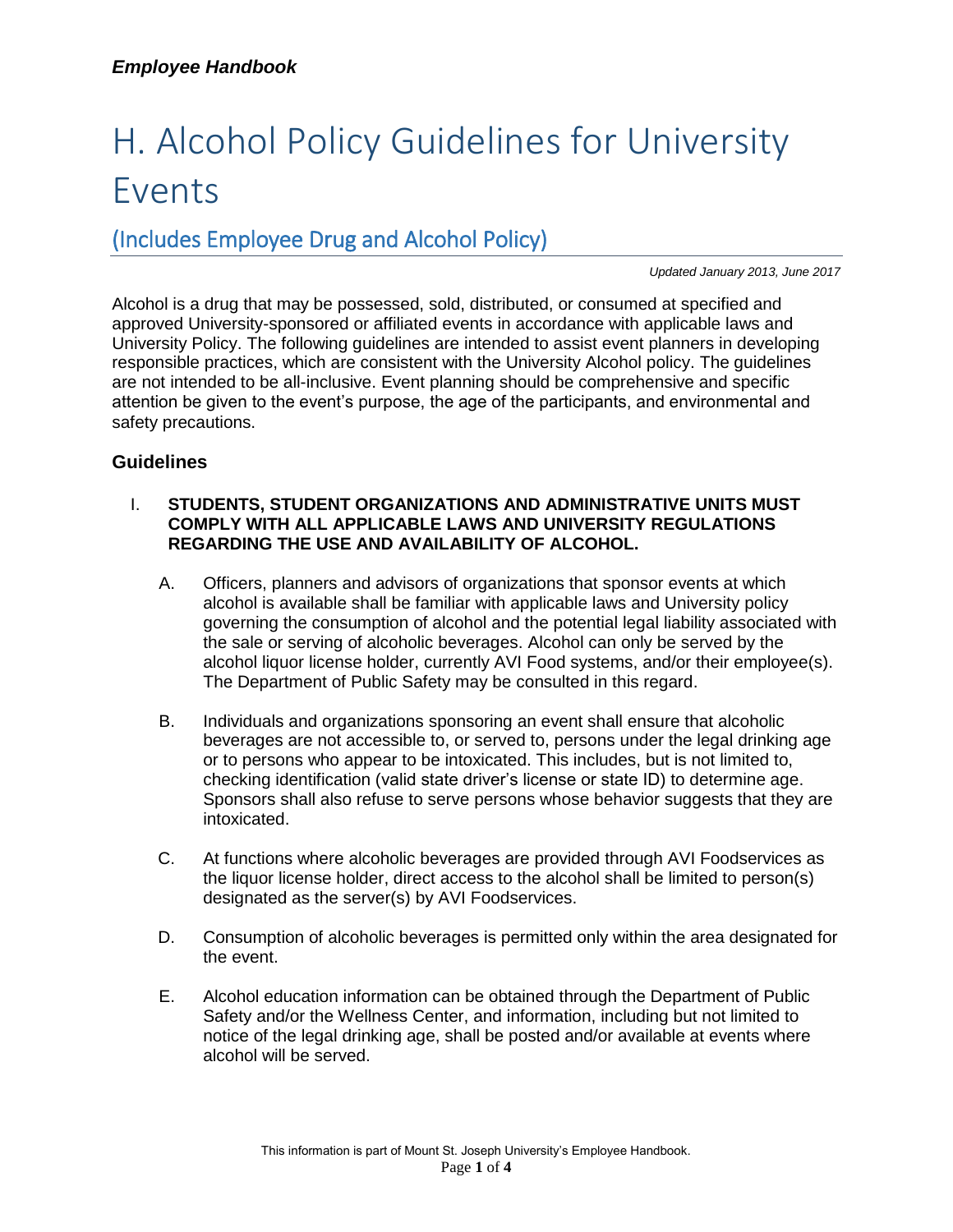- F. Student Organizations must seek permission to serve alcohol at their event through the Dean of Students at least three weeks prior to the actual event and before any promotional or publicity materials are distributed.
- G. The sponsoring organization is responsible for contacting the Director of Public Safety to arrange for security coverage during events.
- H. If an off-campus function includes alcoholic beverages, the sponsoring organization must adhere to the established University alcohol guidelines.

#### II. **STUDENTS, STUDENT ORGANIZATIONS, FACULTY, STAFF AND ADMINISTRATIVE UNITS SHOULD DISCOURAGE ABUSE AND EXCESSIVE CONSUMPTION OF ALCOHOL.**

- A. There shall be a purpose for any gathering other than the availability of alcohol.
- B. Social events shall not include any form of "drinking contests" or give away alcoholic beverages as prizes.
- C. Alcohol shall not be available at or be a part of membership recruitment functions.
- D. The quantity of alcohol purchased and/or sold at an event shall be carefully planned in consultation with AVI as the liquor license holder. The quantity of alcohol purchased for an event shall be limited to three drinks per person of legal drinking age in attendance. Alcohol may only be served in the following prescribed portions per drink: Beer must be sold in cans not to exceed 12 ounces; wine in servings not to exceed 5 ounces; and mixed drinks in servings not to exceed 1.5 ounces of liquor.
- E. Alcohol may not be brought into an event.
- F. Food shall be readily available at any event at which alcoholic beverages are served. The recommended expenditure is that one-third of the total refreshment budget shall be spent on food and nonalcoholic beverages. Food served shall not be limited to salty foods which increase thirst, such as popcorn, chips and pretzels.
- G. "Punches" made with grain-alcohol or random combinations of beer and/or intoxicating liquor are prohibited.
- H. The Office of the Dean of Students must approve all advertising and/or promotional materials for events involving alcohol prior to dissemination. Such advertising shall not focus on alcohol or encourage excessive consumption. In fact, advertising shall make no reference to the availability of alcohol.
	- 1. Advertising shall focus on the purpose or theme of the event rather than on the availability of alcohol.
	- 2. The availability of alcohol shall not be used as an inducement to participate in events.
	- 3. Brand names, logos and symbols of alcohol (kegs, mugs, etc.) may not appear on promotional materials.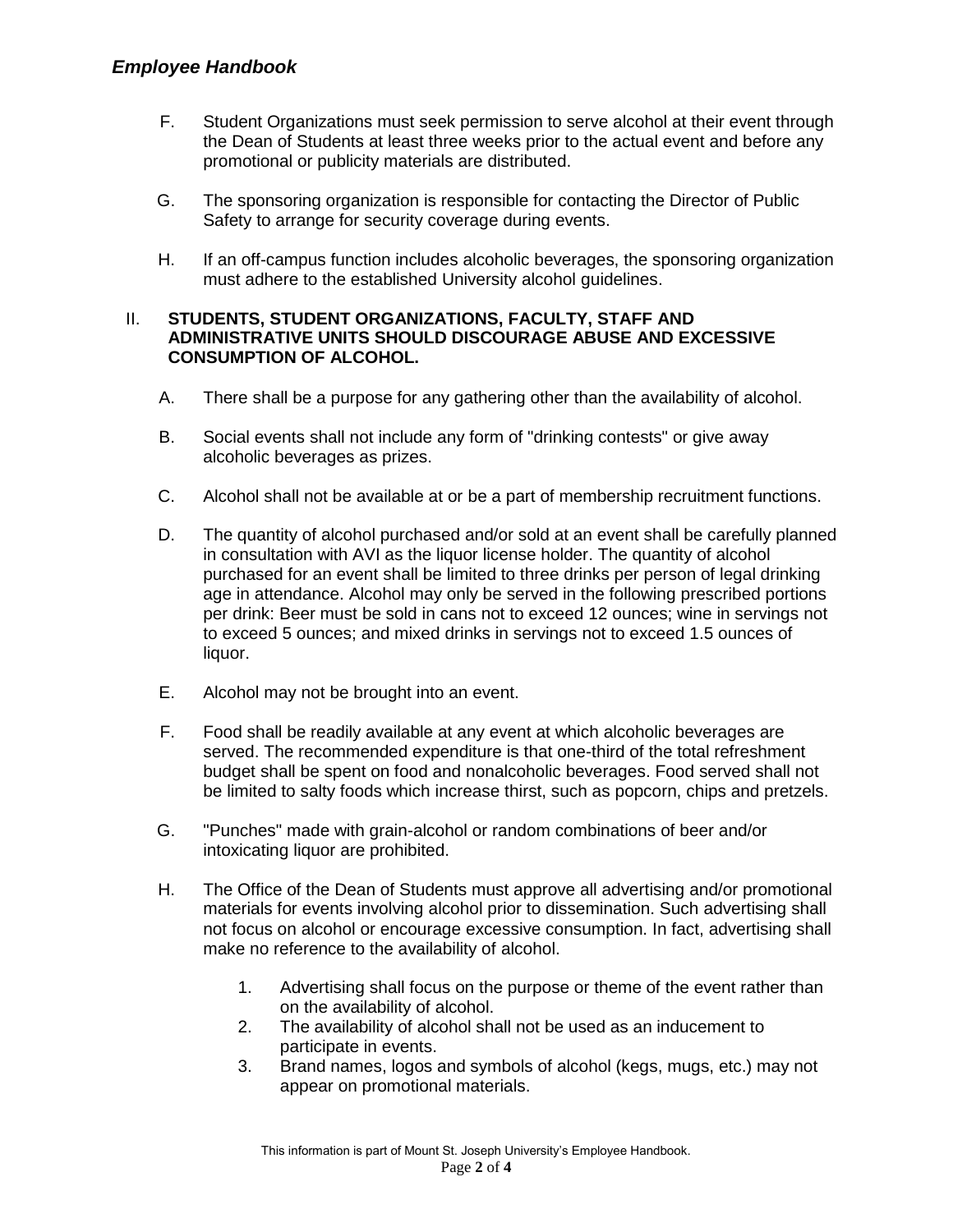## *Employee Handbook*

- 4. Advertising shall not portray drinking as a solution to personal or academic problems of students.
- 5. Advertising shall not encourage any form of alcohol abuse.
- I. University officials and/or AVI Foodservices employees, in their sole discretion, reserve the right to deny access to an event, limit the amount of alcohol possessed/purchased/consumed, or ask an individual to leave an event based on behavior that suggested intoxication.

#### III. **STUDENTS, STUDENT ORGANIZATIONS AND ADMINISTRATIVE UNITS SHALL RESPECT THE DECISIONS OF PERSONS WHO ARE OF LEGAL DRINKING AGE AND CHOOSE TO DRINK RESPONSIBLY AS WELL AS THE DECISIONS OF PERSONS WHO CHOOSE NOT TO DRINK.**

- A. Persons who choose not to drink shall not be harassed or coerced into consuming alcoholic beverages.
- B. Non-alcoholic beverages shall be made available at the same location as alcoholic beverages, and should be featured as prominently. Groups are encouraged to serve no/low-alcohol beer.
- C. Non-alcoholic beverages served shall be a popular brand and presented in an appealing way which does not stigmatize persons who choose not to drink.
- D. Persons who choose not to drink shall be permitted to participate in all activities, which are a part of the event.
- E. Persons under 18 years of age without a MSJU University ID may not be admitted to events at which alcohol is served unless accompanied by a MSJU community member.

# Drug and Alcohol Policy

The mission statement of Mount St. Joseph University identifies itself as a Catholic, educational community committed to providing an environment and process that foster liberal education with a career orientation. This is best accomplished by the dedication of each of our employees to the highest ethical standards and principles.

Consistent with this statement is the University's concern for the well-being of each employee. This includes providing a safe, secure and drug-free workplace that will support safety and good health for faculty, staff and the community which we serve.

The following outlines the University's policy regarding not only unlawful drug use but also situations involving employees who are under the influence and/or in possession of controlled substances, or alcohol, in accordance with the Drug-Free Workplace Act of 1988 and the Ohio Revised Code Chapters 2925 and 4301 (2008).